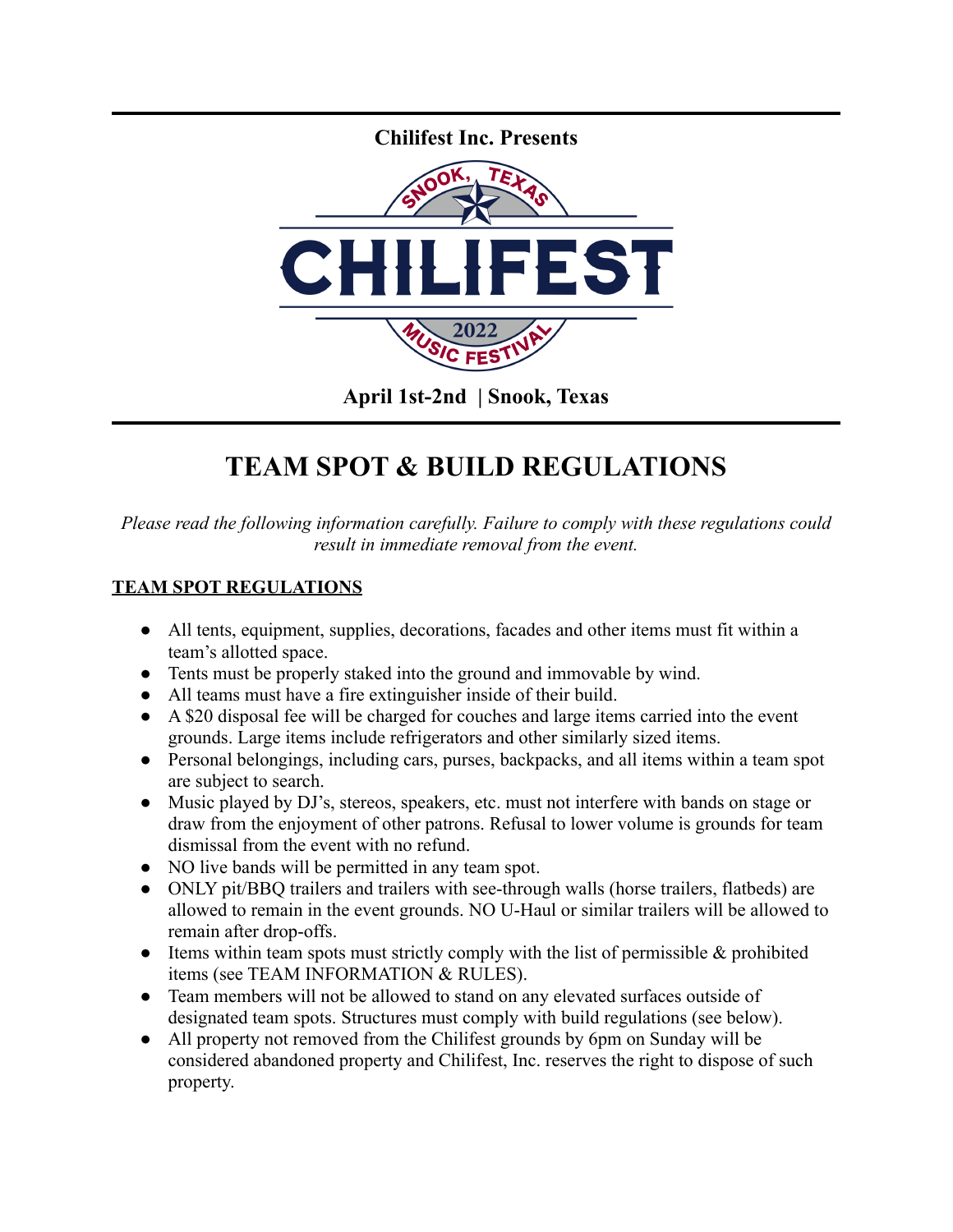- All forms of team sponsorship must be in compliance with the Chilifest rules regarding sponsorship (see TEAM SPONSORSHIP RULES)
- All rules will be strictly enforced. Please contact info@chilifest.org for questions.

*Chilifest, Inc. reserves the right to make additional regulations and exceptions at any time.*

## **TEAM BUILD REGULATIONS**

*If your team chooses to construct a "build", they must strictly abide by these rules in addition to the Team Spot Regulations listed above. Failure to do so will result in their removal from the event – no exceptions.*

- *●* Teams must bring their builds on Wednesday, March 30th at 8 AM.
	- *○* Teams must drop off their building materials and remove their vehicles from the event grounds and park across FM 3058 in the bus loop area during building hours on Wednesday and Thursday.
	- *○* Building hours will be from 8 AM 5 PM on Wednesday and Thursday before the event.
- *●* All builds must entertain 2 inspections by a state-licensed fire marshal. One inspection at 12:00 PM on Thursday, March 31st, followed by the second and final inspection at 5:00 PM. The build must be completed by this time.
- *●* All builds/facades must have two (2) entrances that are *each* a minimum of 8 feet in width. The entrances may not be roped off or blocked by any swinging doors or obstruction.
- *●* Any platforms designated for standing may be *no higher* than 6 feet from the ground. This will be strictly enforced.
- *●* Any platform higher than 2 feet must feature handrails that are sturdy, will pass the fire marshal's safety inspection, and are a minimum of 3 feet in height measured from the top of the standing platform.
- *●* All platforms should have facing to prevent patrons from going underneath.
- *●* Any decorative structures may not be directly overhead of *any* area in which patrons stand under.
- Any decorative artwork or designs may not be considered excessively offensive, vulgar, or inappropriate as deemed by Chilifest staff.
- No build may feature a non-approved sponsor logo or other advertisement without the explicit consent of Chilifest Inc. and may be assessed a small fee. If you wish to have a sponsor for your build, please contact info@chilifest.org for approval. Please see the document, "Chilifest 2022 Team Sponsor Information" for more details.
- All property and structures not removed from the Chilifest grounds by 6pm on Sunday will be considered abandoned property and Chilifest, Inc. reserves the right to dispose of such property.
- All builds and their internals are subject to search at any time.

*Chilifest, Inc. reserves the right to make additional regulations and exceptions at any time.*